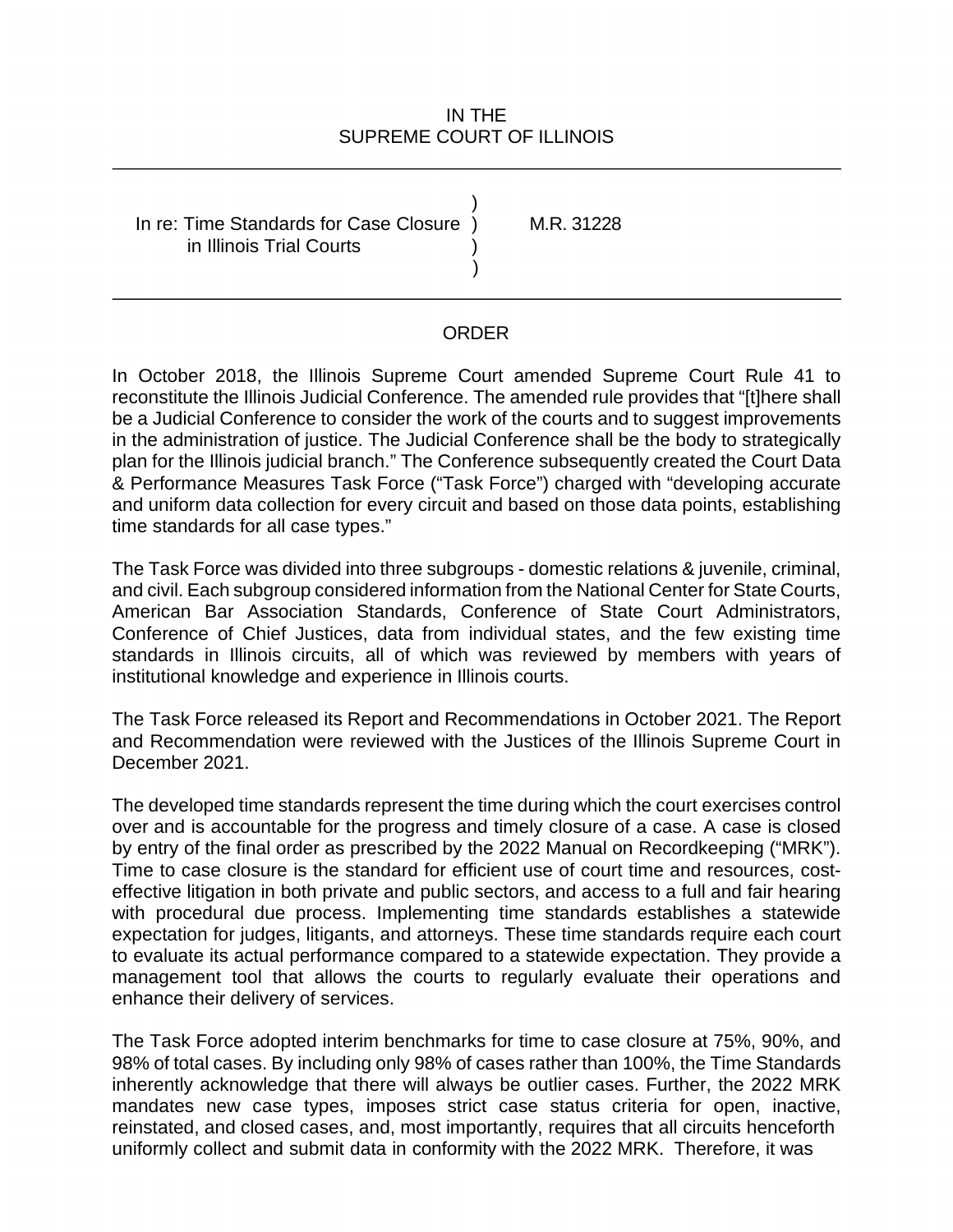proposed that Time Standards apply prospectively only on cases filed on or after January 1, 2022.

 Additionally, the Task Force stressed that the purpose of the Time Standards is to assist the courts in meeting their fundamental obligation to resolve disputes fully, fairly, and promptly, and are not to be used as the sole means for judicial discipline.

THEREFORE, IT IS ORDERED that:

 Effective July 1, 2022, the *Time Standards for Case Closure in the Illinois Trial Courts* are hereby established for cases filed on or after January 1, 2022. The Administrative Director of the Illinois Courts has the authority to amend the *Standards* as is necessary and appropriate.

 IT IS FURTHER ORDERED that the Circuit Clerks shall provide the statistical reporting required pursuant the 2022 MRK; and

IT IS FURTHER ORDERED that training for judges and justice system stakeholders shall be overseen by the Administrative Office of the Illinois Courts; and

 IT IS FURTHER ORDERED that the *Time Standards for Case Closure in the Illinois Trial Courts* shall not be used as the sole means for judicial discipline.

Order entered by the Court.

**FILED**  March 25, 2022 SUPREME COURT CLERK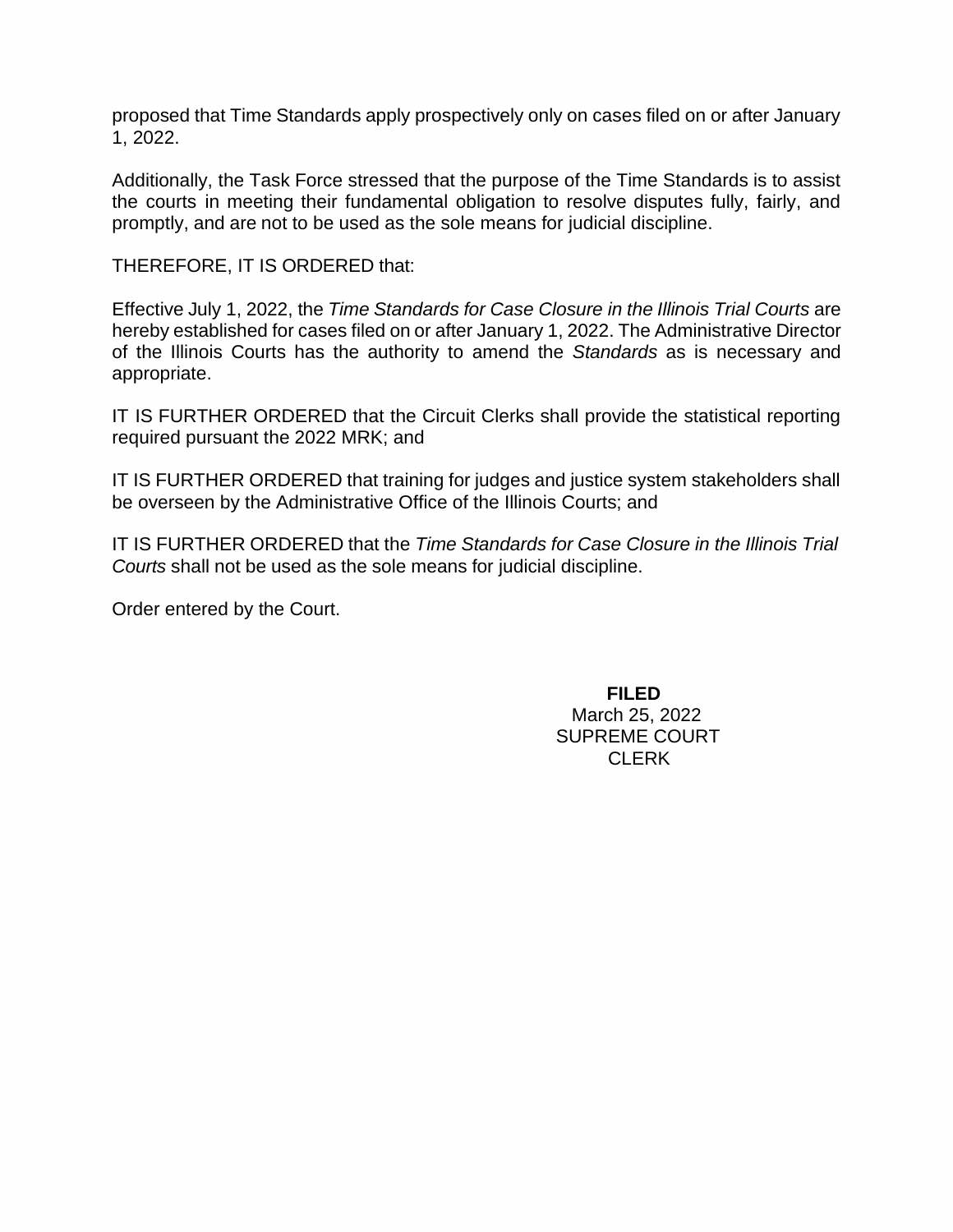# Time Standards for Case Closure in the Illinois Trial Courts Effective July 1, 2022

### **Family/Juvenile Categories**

| <b>Case Type/Category</b> | % Complete | <b>Time in Months</b> | <b>Time in Days</b> | <b>Notes</b>                                 |
|---------------------------|------------|-----------------------|---------------------|----------------------------------------------|
|                           |            | to Completion         | to Completion       |                                              |
|                           | 75%        | 9 Months              | 274 Days            |                                              |
| <b>DC</b>                 | 90%        | 15 Months             | 457 Days            | Date of Filing to Final Order/Judgment       |
|                           | 98%        | 18 Months             | 548 Days            | (Case Closed per 1/1/22 RKM)                 |
|                           | 75%        | 9 Months              | 274 Days            |                                              |
| <b>DN</b>                 | 90%        | 12 Months             | 365 Days            | Date of Filing to Final Order/Judgment       |
|                           | 98%        | 15 Months             | 457 Days            | (Case Closed per 1/1/22 RKM)                 |
| JD                        | 90%        | 3 Months              | 91 Days             | Date of Filing to Disposition                |
|                           | 98%        | 6 Months              | 183 Days            | (Case Closed per 1/1/22 RKM)                 |
|                           | 75%        | 6 Months              | 183 Days            | Date of Filing of the TPR or Final           |
| JA                        | 90%        | 15 Months             | 457 Days            | Order/Judgment                               |
|                           | 98%        | 24 Months             | 731 Days            | (Case Closed per 1/1/22 RKM)                 |
|                           | 75%        | 9 Months              | 274 Days            | Custody & Paternity; Date of Filing to Final |
| FA                        | 90%        | 15 Months             | 457 Days            | Order/Judgment                               |
|                           | 98%        | 18 Months             | 548 Days            | (Case Closed per 1/1/22 RKM)                 |
|                           | 75%        | 9 Months              | 274 Days            |                                              |
| JV                        | 90%        | 15 Months             | 457 Days            | Date of Filing to Final Order/Judgment       |
|                           | 98%        | 18 Months             | 548 Days            | (Case Closed per 1/1/22 RKM)                 |
|                           | 75%        | 9 Months              | 274 Days            |                                              |
| <b>AD</b>                 | 90%        | 15 Months             | 457 Days            | Date of Filing to Final Order/Judgment       |
|                           | 98%        | 18 Months             | 548 Days            | (Case Closed per 1/1/22 RKM)                 |

## **Criminal/Quasi Criminal Categories**

| <b>Case Type/Category</b> | % Complete | <b>Time in Months</b> | <b>Time in Days</b> | <b>Notes</b>                           |
|---------------------------|------------|-----------------------|---------------------|----------------------------------------|
|                           |            | to Completion         | to Completion       |                                        |
|                           | 75%        | 18 Months             | 548 Days            |                                        |
| <b>CF</b>                 | 90%        | 24 Months             | 731 Days            | Date of Filing to Sentencing/Dismissal |
|                           | 98%        | 30 Months             | 913 Days            | (Case Closed per 1/1/22 RKM)           |
| <b>CM</b>                 | 75%        | 6 Months              | 183 Days            |                                        |
| <b>DV</b>                 | 90%        | 9 Months              | 274 Days            | Date of Filing to Sentencing/Dismissal |
|                           | 98%        | 12 Months             | 365 Days            | (Case Closed per 1/1/22 RKM)           |
| DT                        | 75%        | 9 Months              | 274 Days            |                                        |
| <b>MT</b>                 | 90%        | 12 Months             | 365 Days            | Date of Filing to Sentencing/Dismissal |
|                           | 98%        | 15 Months             | 457 Days            | (Case Closed per 1/1/22 RKM)           |
| <b>TR</b>                 | 75%        | 3 Months              | 91 Days             |                                        |
| <b>OV</b>                 |            |                       |                     | Date of Filing to Sentencing/Dismissal |
| QC                        | 98%        | 6 Months              | 183 Days            | (Case Closed per 1/1/22 RKM)           |
| CV                        |            |                       |                     |                                        |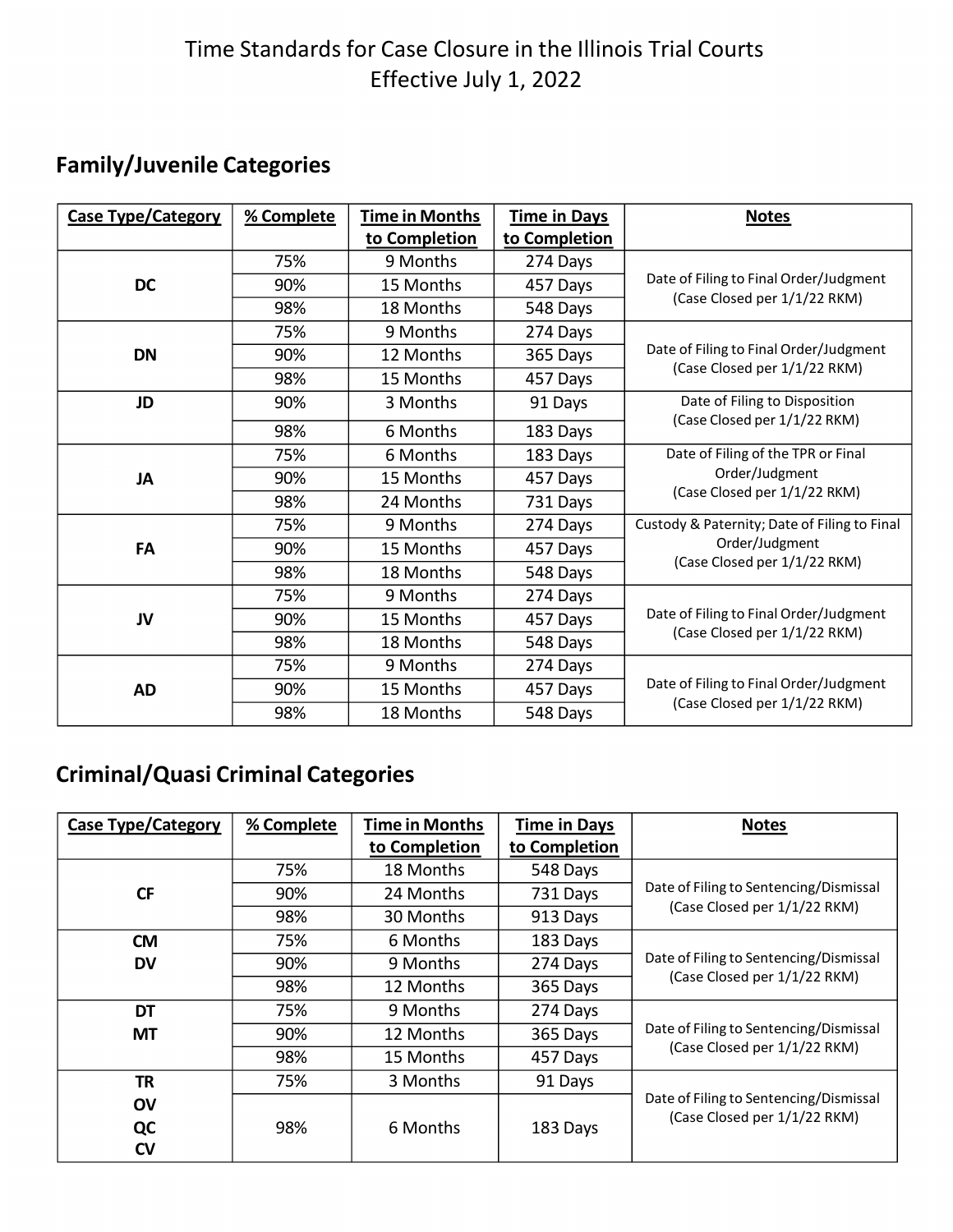# Time Standards for Case Closure in the Illinois Trial Courts Effective July 1, 2022

## **Civil Case Categories**

| <b>Case Type/Category</b> | % Complete | <b>Time in Months</b> | <b>Time in Days</b> | <b>Notes</b>                             |
|---------------------------|------------|-----------------------|---------------------|------------------------------------------|
|                           |            | to Completion         | to Completion       |                                          |
| Complex:                  | 75%        | 18 Months             | 548 Days            |                                          |
| ED                        | 90%        | 24 Months             | 731 Days            |                                          |
| <b>FC</b>                 |            |                       |                     | Date of Filing to Final Order/Judgment   |
| LA                        | 98%        | 36 Months             | 1096 Days           | (Case Closed per 1/1/22 RKM)             |
| <b>CH</b>                 |            |                       |                     |                                          |
| <b>PR</b>                 |            |                       |                     |                                          |
| General:                  | 75%        | 12 Months             | 365 Days            |                                          |
| AR                        | 90%        | 18 Months             | 548 Days            |                                          |
| <b>GC</b>                 |            |                       |                     | Date of Filing to Final Order/Judgment   |
| <b>LM</b>                 | 98%        | 24 Months             | 731 Days            | (Case Closed per 1/1/22 RKM)             |
| <b>MR</b>                 |            |                       |                     |                                          |
| Summary:                  | 75%        | 6 Months              | 183 Days            |                                          |
| EV                        |            |                       |                     |                                          |
| <b>MH</b>                 | 98%        | 12 Months             | 365 Days            | Date of Filing to Final Order/Judgment   |
| <b>SC</b>                 |            |                       |                     | (Case Closed per 1/1/22 RKM)             |
| TX                        |            |                       |                     |                                          |
| <b>GR</b>                 | 75%        | 6 Months              | 183 Days            | Date of Filing to Appointment of         |
|                           | 98%        | 12 Months             | 365 Days            | Guardian<br>(Case Closed per 1/1/22 RKM) |

#### **Other Case Categories**

| <b>Case Type/Category</b> | % Complete | <b>Time in Months</b><br>to Completion | <b>Time in Days</b><br>to Completion | <b>Notes</b>                                                     |
|---------------------------|------------|----------------------------------------|--------------------------------------|------------------------------------------------------------------|
| cc                        | 75%        | 6 Months                               | 183 Days                             | Date of Filing to Final Order/Judgment                           |
|                           | 98%        | 12 Months                              | 365 Days                             | (Case Closed per 1/1/22 RKM)                                     |
| $OP*$                     | 98%        | 3 Months                               | 91 Days                              | Date of Filing to Order/Judgment<br>(Case Closed per 1/1/22 RKM) |
| <b>CL</b>                 | 75%        | 3 Months                               | 91 Days                              | Date of Filing to Final Order/Judgment                           |
|                           | 98%        | 6 Months                               | 183 Days                             | (Case Closed per 1/1/22 RKM)                                     |
|                           | 75%        | 9 Months                               | 274 Days                             |                                                                  |
| <b>MX</b>                 | 90%        | 12 Months                              | 365 Days                             | Date of Filing to Final Order/Judgment                           |
|                           | 98%        | 15 Months                              | 457 Days                             | (Case Closed per 1/1/22 RKM)                                     |

 \*There is an assumption the majority of Order of Protection cases are initiated by a petition for an emergency order. The case is closed upon entry of the first order in the case. If the first order is for an emergency order of protection, any further interim or plenary proceedings are post-judgment.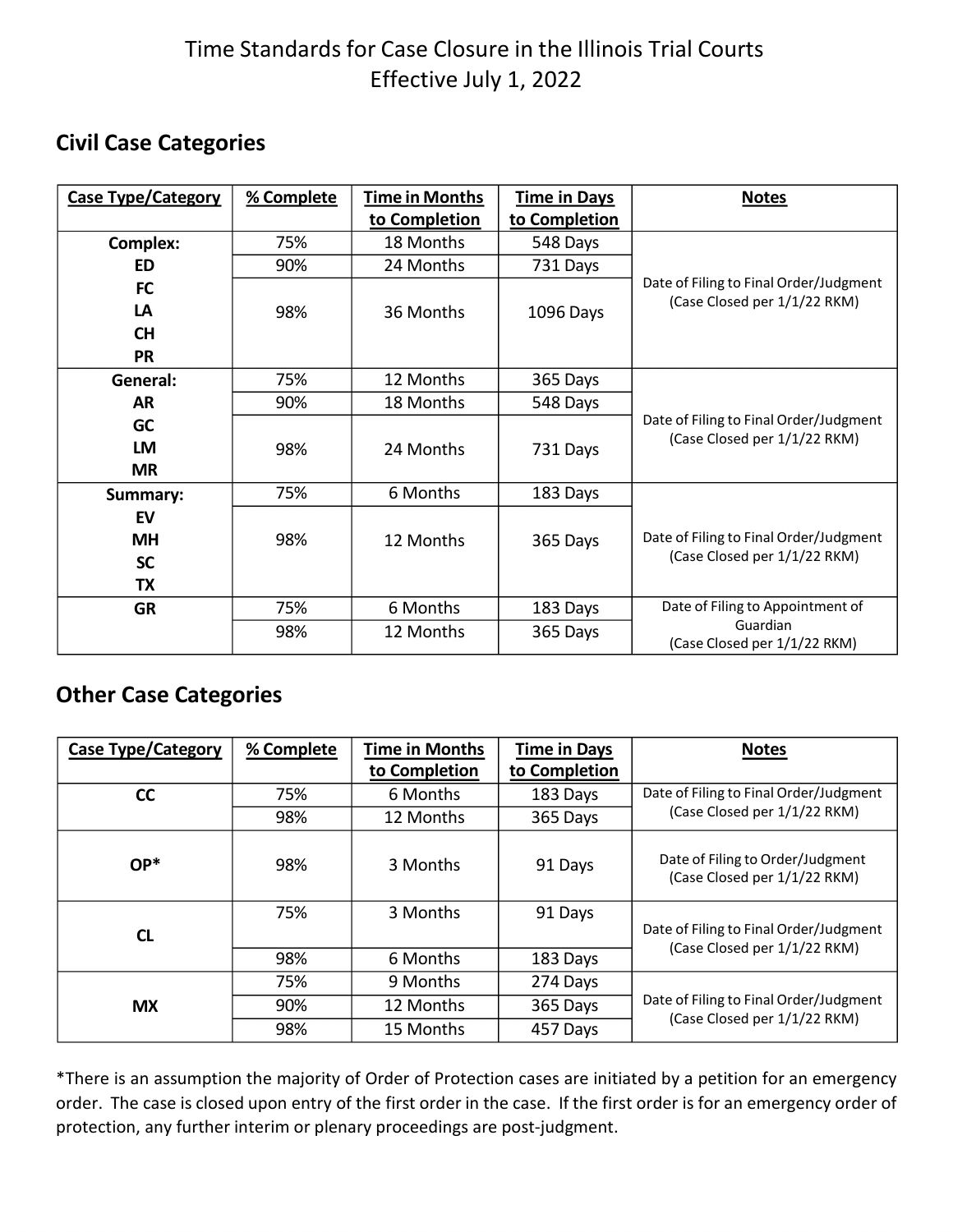## Time Standards for Case Closure in the Illinois Trial Courts Effective July 1, 2022 **Case Category Descriptions**

| Family & Juvenile:   |                              |                                                                                                                                                                                                                                                                |
|----------------------|------------------------------|----------------------------------------------------------------------------------------------------------------------------------------------------------------------------------------------------------------------------------------------------------------|
| <b>Category Code</b> | <b>Category Title</b>        | <b>Category Description</b>                                                                                                                                                                                                                                    |
| DC                   | Dissolution with Children    | Dissolution of marriage or civil union, declaration of<br>invalidity (annulment), petitions for legal separation, or<br>separate maintenance as defined in 750 ILCS 5/303 when at<br>the time of filing there are minor children                               |
| DN                   | Dissolution without Children | Dissolution of marriage or civil union, declaration of<br>invalidity (annulment), petition for legal separation, or<br>separate maintenance as defined in 750 ILCS 5/303 when at<br>the time of filing there are no minor children                             |
| JD                   | Juvenile Delinquent          | Addicted minors as defined by the Substance Use Disorder<br>Act (20 ILCS 301/1-1 et seq.) in the Juvenile Court Act of<br>1987 (705 ILCS 405/4-1 et seq.) or delinquent minors as<br>defined by the Juvenile Court Act of 1987 (705 ILCS405/5-<br>101 et seq.) |
| JA                   | Juvenile Abuse & Neglect     | Dependent, neglected or abused minor as defined by 705<br>ILCS 405/2-1, et seq. of the Juvenile Court Act of 1987                                                                                                                                              |
| JV                   | Juvenile                     | Minors requiring authoritative intervention as defined by<br>705 ILCS 405/3-1 et seq. of the Juvenile Court Act of 1987 or<br>to any other proceedings initiated under 705ILCS 405/1-1 et<br>seq. of the Juvenile Court Act of 1987                            |
| FA                   | Family                       | Proceedings to establish the parent-child relationship,<br>notice to putative fathers, and certain actions relating to<br>child support                                                                                                                        |
| AD                   | Adoption                     | Cases filed pursuant to 750 ILCS 50/0.01 et seq                                                                                                                                                                                                                |

Criminal & Quasi-Criminal:

| <b>Category Code</b> | <b>Category Title</b>             | <b>Category Description</b>                                                                                                                                                                                                                                                                                                                                                                                                                       |
|----------------------|-----------------------------------|---------------------------------------------------------------------------------------------------------------------------------------------------------------------------------------------------------------------------------------------------------------------------------------------------------------------------------------------------------------------------------------------------------------------------------------------------|
| CF                   | Criminal Felony                   | Complaint, information or indictment is filed in which at<br>least one count charges a felony as defined in the Unified<br>Code of Corrections (730 ILCS 5/5-1 et seq.) (Class M, X, 1,<br>2, 3, or 4)                                                                                                                                                                                                                                            |
| <b>CM</b>            | <b>Criminal Misdemeanor</b>       | most serious charge carries a penalty of less than one-year<br>imprisonment, limited to Class A, B or C offenses as defined<br>in the Unified Code of Corrections (730 ILCS 5/5-1 et seq.)                                                                                                                                                                                                                                                        |
| DV                   | Domestic Violence                 | Violation of domestic battery under Section 12-3.2 of the<br>Criminal Code (720 ILCS 5/12-3.2).                                                                                                                                                                                                                                                                                                                                                   |
| DT                   | Driving Under the Influence (DUI) | charging a violation of a statute, ordinance, or regulation<br>governing driving or operating under the influence of<br>alcohol, other drug, or combination thereof under Section<br>11-501 of the Illinois Vehicle Code (625 ILCS 5/11-501),<br>Section 5-7 of the Snowmobile Registration and Safety Act<br>(625 ILCS 40/5-7), and Section 5-16 of the Boat Registration<br>and Safety Act (625 ILCS 45/5-16) and not classified as a<br>felony |
| MT                   | Major Traffic                     | Class A, B, or C as defined by Supreme Court Rule<br>$501(f)(1)(i)$ , except DUI cases.                                                                                                                                                                                                                                                                                                                                                           |
| <b>TR</b>            | <b>Minor Traffic</b>              | Class P or B as defined by Supreme Court Rule 501(f)(1)(ii)                                                                                                                                                                                                                                                                                                                                                                                       |
| OV                   | <b>Ordinance Violation</b>        | violation of a local ordinance is charged, other than a traffic<br>ordinance                                                                                                                                                                                                                                                                                                                                                                      |
| QC                   | Quasi-Criminal                    | Any offense classified as Petty or Business as defined in the<br>Unified Code of Corrections (730 ILCS 5/5-1 et seq.), which<br>is not otherwise defined as a DT, MT, TR, or CV case                                                                                                                                                                                                                                                              |
| CV                   | Conservation                      | As defined by Supreme Court Rule 501(c)                                                                                                                                                                                                                                                                                                                                                                                                           |